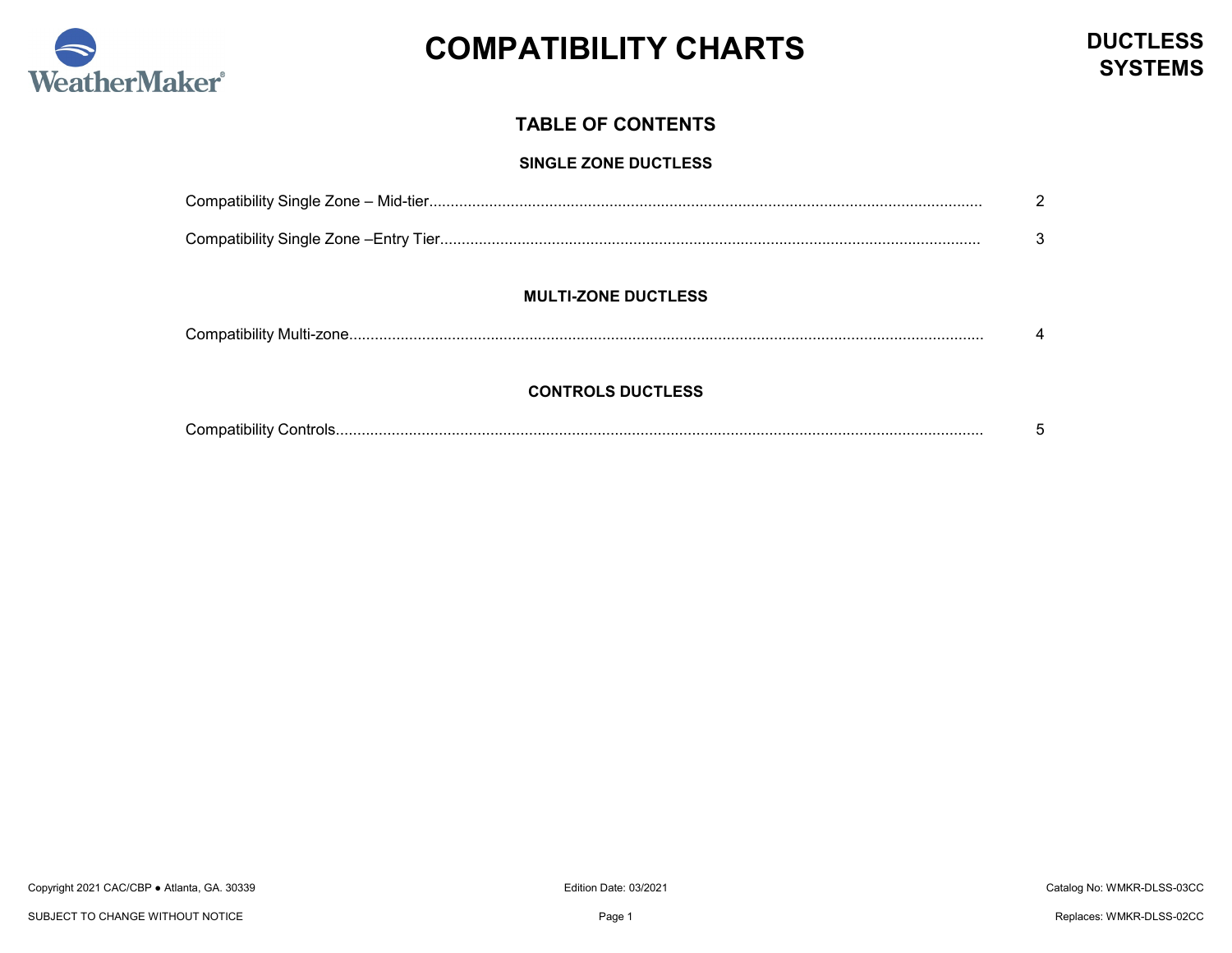

**SYSTEMS**

## <span id="page-1-0"></span>**Compatibility Single Zone – Mid-tier**

|              | HEAT PUMP OUTDOOR UNIT |              |             |              |              |              |                           |              |              |              |               |               |              |
|--------------|------------------------|--------------|-------------|--------------|--------------|--------------|---------------------------|--------------|--------------|--------------|---------------|---------------|--------------|
|              |                        |              | 38MAQB09R-- | 38MAQB12R--1 | 38MAQB09R--3 | 38MAQB12R--3 | 38MAQB18R--3              | 38MAQB24R--3 | 38MAQB30R--3 | 38MAQB36R--3 | 38MBRQ36A--3  | 38MBRQ48A--3  | 38MBRQ58A--3 |
|              | <b>INDOOR UNIT</b>     |              |             | 38MARBQ12XA1 | 38MARBQ09XA3 |              | 38MARBQ12XA3 38MARBQ18XA3 | 38MARBQ24XA3 | 38MARBQ30XA3 | 38MARBQ36XA3 | 38MBRBQ36AA3  | 38MBRBQ48AA3  |              |
|              | DHMSHAQ09XA1           |              | $\bullet$   |              |              |              |                           |              |              |              |               |               |              |
|              | DHMSHAQ12XA1           | DHMAHBQ12XA1 |             | $\bullet$    |              |              |                           |              |              |              |               |               |              |
|              | DHMSHAQ09XA3           | DHMAHBQ09XA3 |             |              | $\bullet$    |              |                           |              |              |              |               |               |              |
| High Wall    | DHMSHAQ12XA3           | DHMAHBQ12XA3 |             |              |              | $\bullet$    |                           |              |              |              |               |               |              |
|              | DHMSHAQ18XA3           | DHMAHBQ18XA3 |             |              |              |              | $\bullet$                 |              |              |              |               |               |              |
|              | DHMSHAQ24XA3           | DHMAHBQ24XA3 |             |              |              |              |                           | $\bullet$    |              |              |               |               |              |
|              | DHMSHAQ30XA3           | DHMAHBQ30XA3 |             |              |              |              |                           |              | $\bullet$    |              |               |               |              |
|              | DHMSHAQ36XA3           | DHMAHBQ36XA3 |             |              |              |              |                           |              |              | $\bullet$    |               |               |              |
|              |                        | 40MBCQ09---3 |             |              | $\bullet$    |              |                           |              |              |              |               |               |              |
|              |                        | 40MBCQ12---3 |             |              |              | $\bullet$    |                           |              |              |              |               |               |              |
| Cassette     |                        | 40MBCQ18---3 |             |              |              |              | $\bullet$                 |              |              |              |               |               |              |
|              |                        | 40MBCQ24---3 |             |              |              |              |                           | $\bullet$    |              |              |               |               |              |
|              |                        | 40MBCQ36---3 |             |              |              |              |                           |              |              |              | $\bullet$     |               |              |
|              |                        | 40MBCQ48---3 |             |              |              |              |                           |              |              |              |               | $\bullet$     |              |
|              |                        | 40MBDQ09---3 |             |              | $\bullet$    |              |                           |              |              |              |               |               |              |
|              |                        | 40MBDQ12---3 |             |              |              | $\bullet$    |                           |              |              |              |               |               |              |
|              |                        | 40MBDQ18---3 |             |              |              |              | $\bullet$                 |              |              |              |               |               |              |
| Ducted       |                        | 40MBDQ24---3 |             |              |              |              |                           | $\bullet$    |              |              |               |               |              |
|              |                        | 40MBDQ36---3 |             |              |              |              |                           |              |              |              | $\bullet$     |               |              |
|              |                        | 40MBDQ48---3 |             |              |              |              |                           |              |              |              |               | $\bullet$     |              |
|              |                        | 40MBDQ58---3 |             |              |              |              |                           |              |              |              |               |               | $\bullet$    |
|              |                        | 40MBFQ09---3 |             |              | $\bullet$    |              |                           |              |              |              |               |               |              |
|              |                        | 40MBFQ12---3 |             |              |              | $\bullet$    |                           |              |              |              |               |               |              |
|              |                        | 40MBFQ18---3 |             |              |              |              | $\bullet$                 |              |              |              |               |               |              |
| Console      |                        | 40MBFQ24---3 |             |              |              |              |                           | $\bullet$    |              |              |               |               |              |
|              |                        | 40MBFQ36---3 |             |              |              |              |                           |              |              |              | $\bullet$     |               |              |
|              |                        | 40MBFQ48---3 |             |              |              |              |                           |              |              |              |               | $\bullet$     |              |
|              | 40MBAAQ24XA3           | 40MBFQ58---3 |             |              |              |              |                           |              |              |              |               |               | $\bullet$    |
| ٥            | 40MBAAQ36XA3           |              |             |              |              |              |                           | $\bullet$    |              |              |               |               |              |
| Handl<br>Äίr | 40MBAAQ48XA3           |              |             |              |              |              |                           |              |              |              | • Only 38MBRB |               |              |
|              |                        |              |             |              |              |              |                           |              |              |              |               | • Only 38MBRB |              |

| <b>PHASED OUT</b>          |
|----------------------------|
| NOT AVAILABLE / COMPATIBLE |
| <b>CURRENT MODELS</b>      |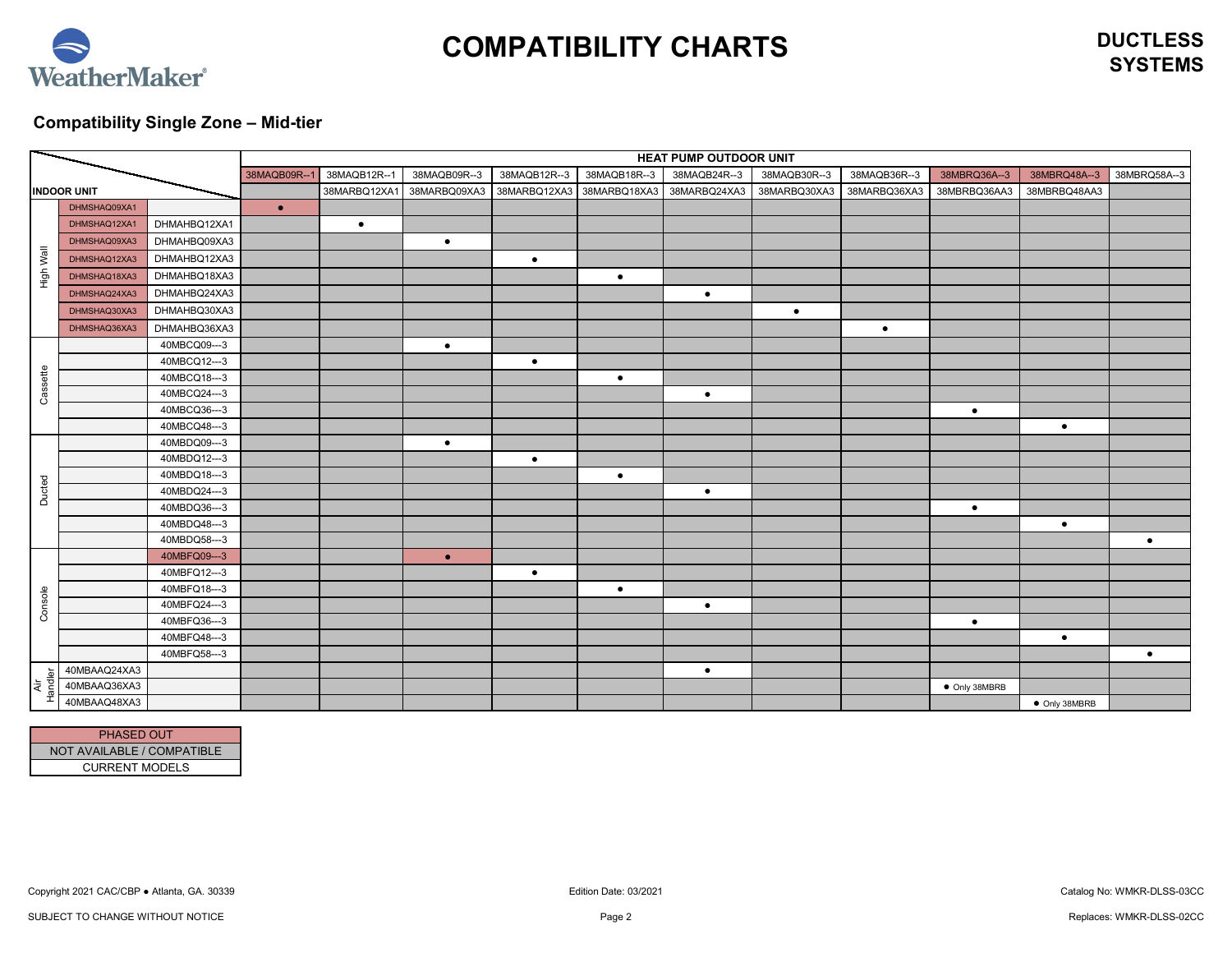

# <span id="page-2-0"></span>**Compatibility Single Zone –Entry Tier**

|                    |              | <b>COOLING ONLY OUTDOOR UNIT</b> |              |              |              |              |              |  |  |
|--------------------|--------------|----------------------------------|--------------|--------------|--------------|--------------|--------------|--|--|
|                    |              | 38MHRC09A--1                     | 38MHRC12A--1 | 38MHRC09A--3 | 38MHRC12A--3 | 38MHRC18A--3 | 38MHRC24A--3 |  |  |
| <b>INDOOR UNIT</b> |              |                                  | 38MHRBC12AA1 |              | 38MHRBC12AA3 | 38MHRBC18AA3 | 38MHRBC24AA3 |  |  |
|                    | 40MHHC09---1 |                                  |              |              |              |              |              |  |  |
|                    | 40MHHC12---1 |                                  |              |              |              |              |              |  |  |
| <b>High Wall</b>   | 40MHHC09---3 |                                  |              |              |              |              |              |  |  |
|                    | 40MHHC12---3 |                                  |              |              |              |              |              |  |  |
|                    | 40MHHC18---3 |                                  |              |              |              |              |              |  |  |
|                    | 40MHHC24---3 |                                  |              |              |              |              |              |  |  |

|                  |                    | <b>HEAT PUMP OUTDOOR UNIT</b> |                     |              |              |              |              |  |  |
|------------------|--------------------|-------------------------------|---------------------|--------------|--------------|--------------|--------------|--|--|
|                  |                    | 38MHRQ09A--1                  | 38MHRQ12A--1        | 38MHRQ09A--3 | 38MHRQ12A--3 | 38MHRQ18A--3 | 38MHRQ24A--3 |  |  |
|                  |                    |                               | <b>38MHRBQ12AA1</b> | 38MHRBQ09AA3 | 38MHRBQ12AA3 | 38MHRBQ18AA3 | 38MHRBQ24AA3 |  |  |
|                  | <b>INDOOR UNIT</b> |                               | 38MHRCQ12AA1        | 38MHRCQ09AA3 | 38MHRCQ12AA3 | 38MHRCQ18AA3 | 38MHRCQ24AA3 |  |  |
|                  | 40MHHQ09---1       |                               |                     |              |              |              |              |  |  |
|                  | 40MHHQ12---1       |                               |                     |              |              |              |              |  |  |
| <b>High Wall</b> | 40MHHQ09---3       |                               |                     |              |              |              |              |  |  |
|                  | 40MHHQ12---3       |                               |                     |              |              |              |              |  |  |
|                  | 40MHHQ18---3       |                               |                     |              |              |              |              |  |  |
|                  | 40MHHQ24---3       |                               |                     |              |              |              |              |  |  |

| <b>PHASED OUT</b>          |  |  |  |  |  |  |
|----------------------------|--|--|--|--|--|--|
| NOT AVAILABLE / COMPATIBLE |  |  |  |  |  |  |
| <b>CURRENT MODELS</b>      |  |  |  |  |  |  |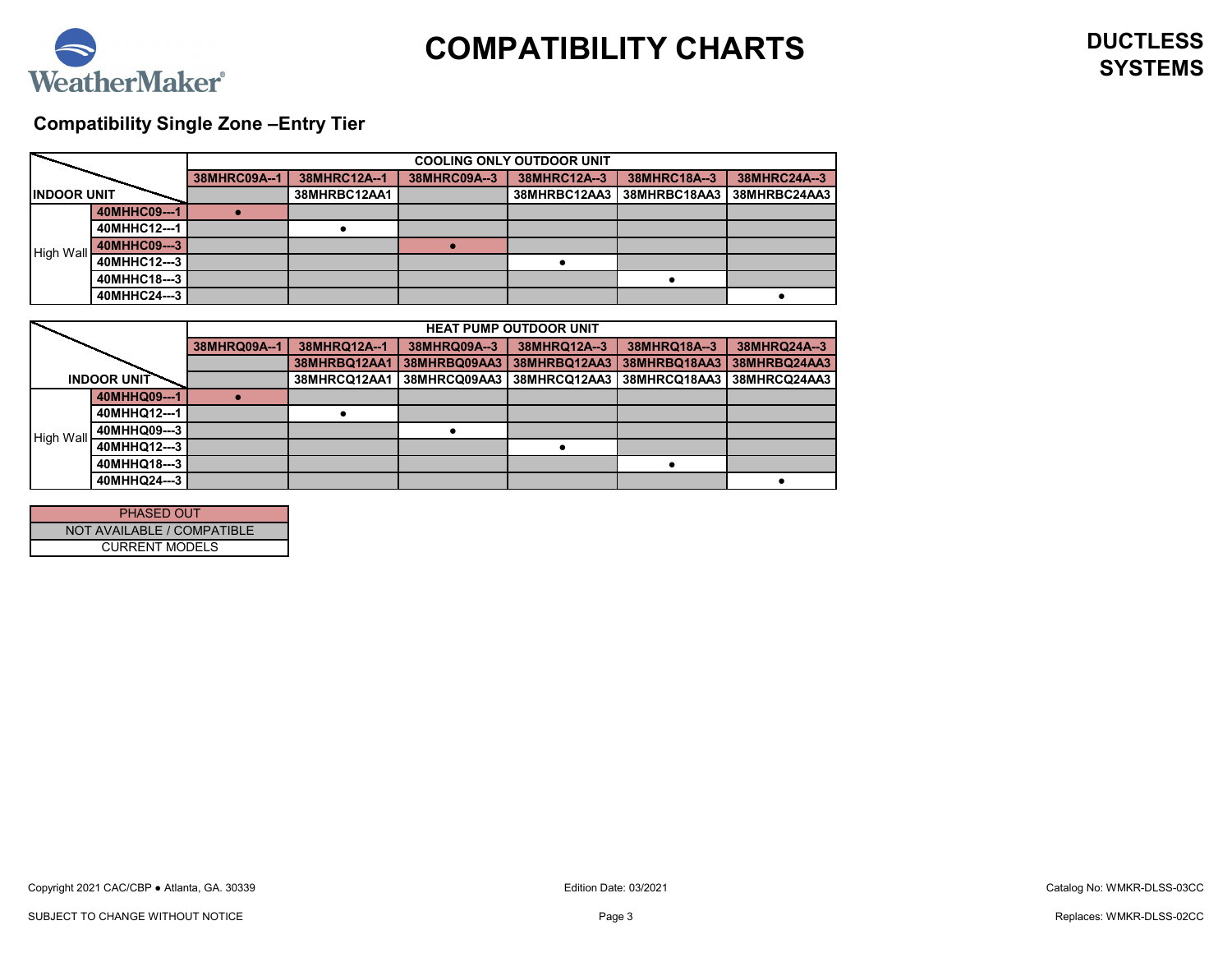

# <span id="page-3-0"></span>**Compatibility Multi-zone**

|                    |              |              | <b>HEAT PUMP OUTDOOR UNIT</b> |              |                           |           |              |  |  |
|--------------------|--------------|--------------|-------------------------------|--------------|---------------------------|-----------|--------------|--|--|
| <b>INDOOR UNIT</b> |              |              | 38MGRQ18B--3                  | 38MGRQ24C--3 | 38MGRQ30D--3 38MGRQ36D--3 |           | 38MGRQ48E--3 |  |  |
|                    | DHMSHAQ09XA3 | DHMAHBQ09XA3 |                               | ٠            |                           |           |              |  |  |
| High Wall<br>Mid   | DHMSHAQ12XA3 | DHMAHBQ12XA3 | $\bullet$                     | $\bullet$    |                           |           |              |  |  |
|                    | DHMSHAQ18XA3 | DHMAHBQ18XA3 |                               | $\bullet$    |                           | $\bullet$ |              |  |  |
|                    | DHMSHAQ24XA3 | DHMAHBQ24XA3 |                               |              |                           | $\bullet$ |              |  |  |
|                    | 40MHHQ09---3 |              | $\bullet$                     | $\bullet$    |                           |           |              |  |  |
| Entry              | 40MHHQ12---3 |              | $\bullet$                     | $\bullet$    | $\bullet$                 | $\bullet$ | $\bullet$    |  |  |
| High Wall          | 40MHHQ18---3 |              |                               | $\bullet$    |                           | $\bullet$ |              |  |  |
|                    | 40MHHQ24---3 |              |                               |              |                           | $\bullet$ |              |  |  |
| Cassette           | 40MBCQ09---3 |              | $\bullet$                     | $\bullet$    | $\bullet$                 | $\bullet$ |              |  |  |
|                    | 40MBCQ12---3 |              |                               | $\bullet$    |                           | $\bullet$ |              |  |  |
|                    | 40MBCQ18---3 |              |                               | $\bullet$    | $\bullet$                 | $\bullet$ |              |  |  |
|                    | 40MBCQ24---3 |              |                               |              |                           | $\bullet$ |              |  |  |
|                    | 40MBDQ09---3 |              | $\bullet$                     | $\bullet$    |                           | $\bullet$ |              |  |  |
| Ducted             | 40MBDQ12---3 |              | $\bullet$                     | $\bullet$    |                           | $\bullet$ |              |  |  |
|                    | 40MBDQ18---3 |              |                               | $\bullet$    |                           | $\bullet$ |              |  |  |
|                    | 40MBDQ24---3 |              |                               |              |                           | $\bullet$ |              |  |  |
| Console            | 40MBFQ09---3 |              | $\bullet$                     | $\bullet$    | $\bullet$                 | $\bullet$ | $\bullet$    |  |  |
|                    | 40MBFQ12---3 |              |                               | $\bullet$    |                           | $\bullet$ |              |  |  |
|                    | 40MBFQ18---3 |              |                               | $\bullet$    |                           | $\bullet$ |              |  |  |
|                    | 40MBFQ24---3 |              |                               |              |                           |           |              |  |  |
| Air Handler        | 40MBAAQ24XA3 |              |                               |              |                           |           |              |  |  |

| <b>PHASED OUT</b>          |
|----------------------------|
| NOT AVAILABLE / COMPATIBLE |
| <b>CURRENT MODELS</b>      |